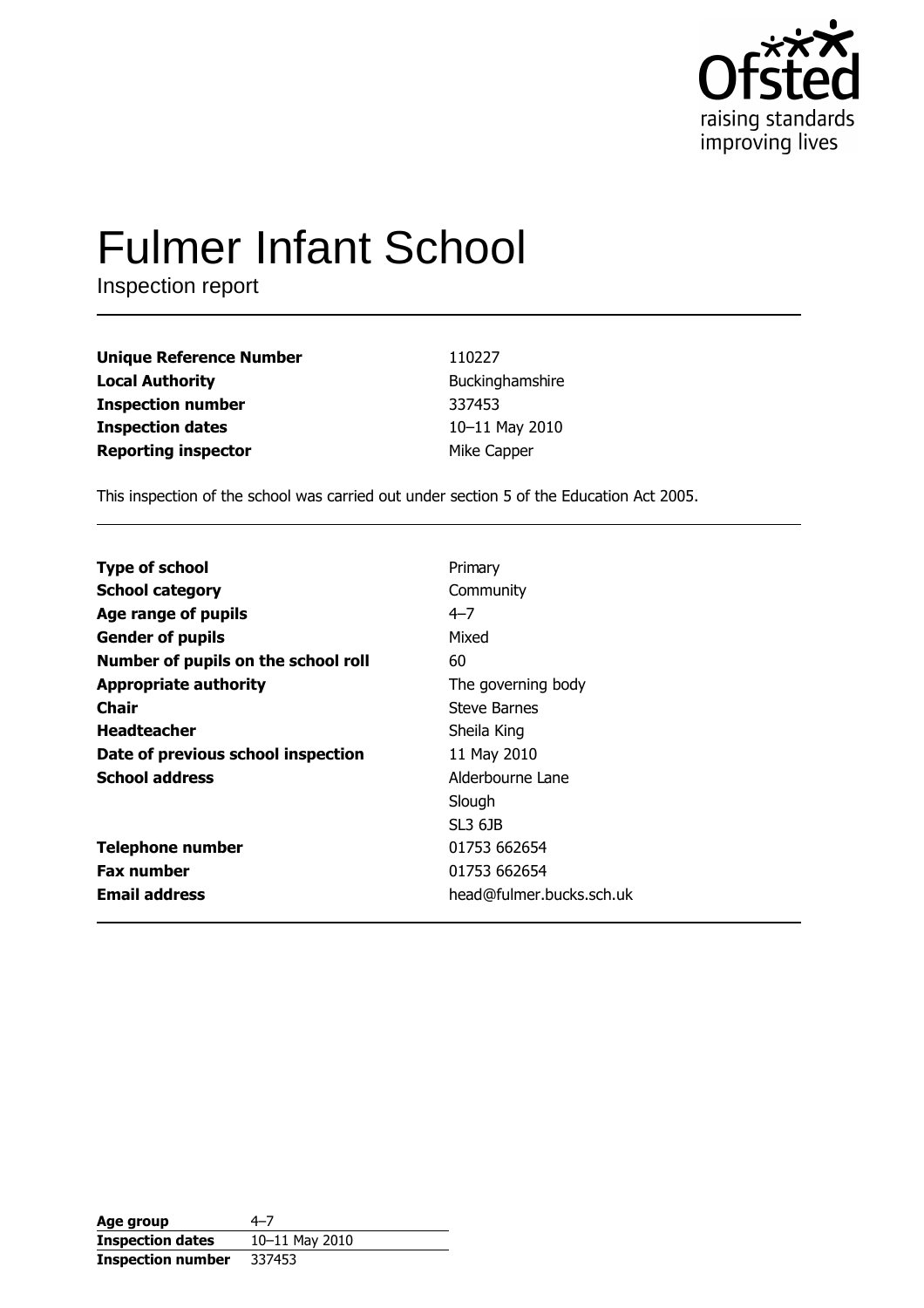The Office for Standards in Education, Children's Services and Skills (Ofsted) regulates and inspects to achieve excellence in the care of children and young people, and in education and skills for learners of all ages. It regulates and inspects childcare and children's social care, and inspects the Children and Family Court Advisory Support Service (Cafcass), schools, colleges, initial teacher training, work-based learning and skills training, adult and community learning, and education and training in prisons and other secure establishments. It rates council children's services, and inspects services for looked after children, safequarding and child protection.

Further copies of this report are obtainable from the school. Under the Education Act 2005, the school must provide a copy of this report free of charge to certain categories of people. A charge not exceeding the full cost of reproduction may be made for any other copies supplied.

If you would like a copy of this document in a different format, such as large print or Braille, please telephone 08456 404045, or email enquiries@ofsted.gov.uk.

You may copy all or parts of this document for non-commercial educational purposes, as long as you give details of the source and date of publication and do not alter the documentation in any way.

Royal Exchange Buildings St Ann's Square Manchester M2 7LA T: 08456 404045 Textphone: 0161 618 8524 E: enquiries@ofsted.gov.uk W: www.ofsted.gov.uk © Crown copyright 2010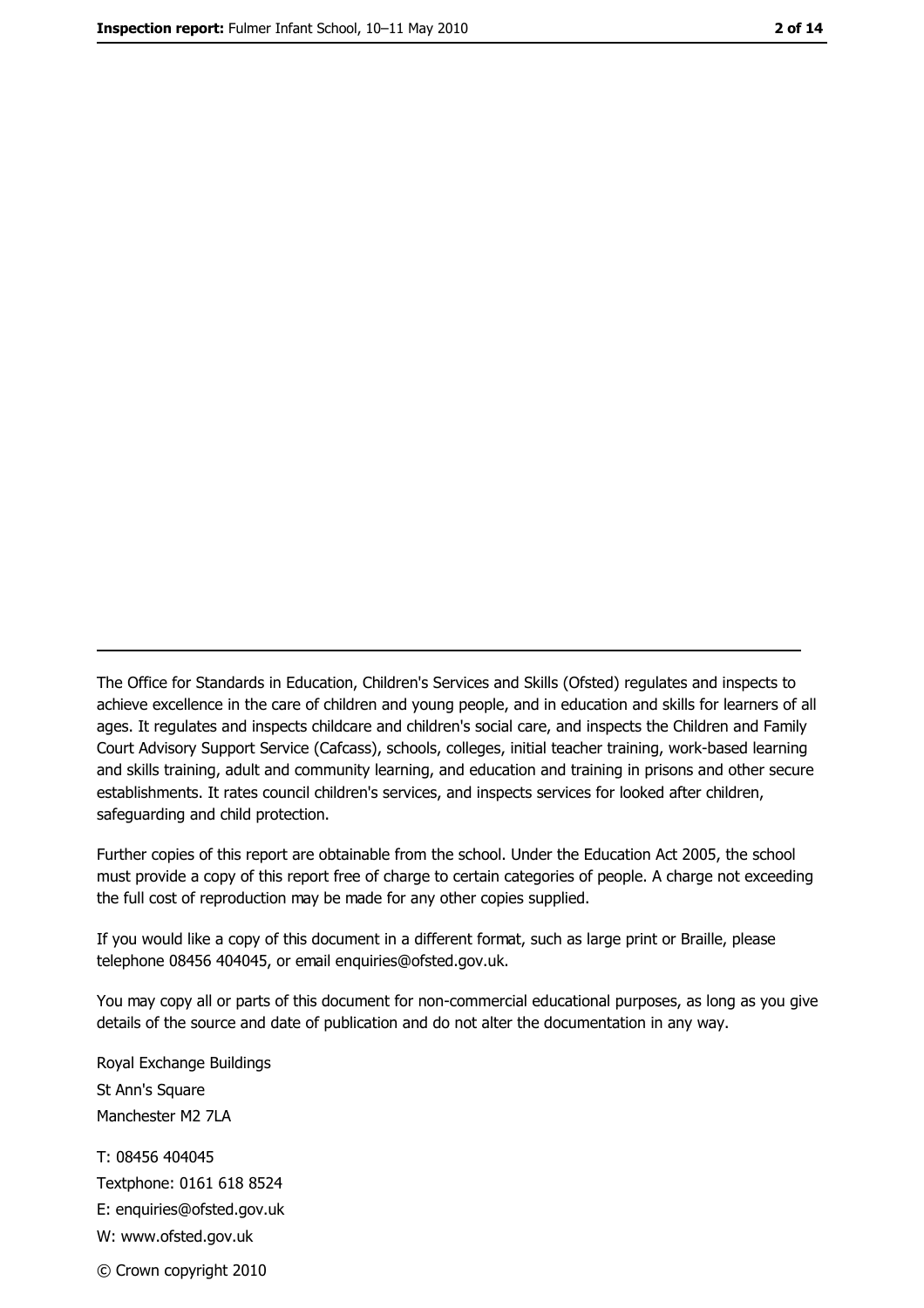# **Introduction**

This inspection was carried out by two additional inspectors. Inspectors observed nine lessons with three teachers being seen. Meetings were held with governors, staff and groups of pupils. The inspectors observed the school's work and looked at teachers' planning, the school's assessment information and safeguarding polices and samples of pupils' work. Inspectors analysed 42 questionnaires from parents and carers.

The inspection team reviewed many aspects of the school's work. It looked in detail at the following:

- the involvement of subject leaders in evaluating the work of the school  $\blacksquare$
- the use of assessment information to ensure that teaching meets differing needs  $\blacksquare$
- pupils' responsibility taking and their knowledge of cultures other than their own  $\blacksquare$
- the effectiveness of the school's procedures for improving attendance.  $\blacksquare$

# Information about the school

This small rural school take pupils from the village of Fulmer as well as from the surrounding area. The proportion of pupils identified as having special educational needs and/or disabilities is below average. Most, but not all, of these pupils have moderate learning difficulties. Most pupils are of White British heritage, but some are from other ethnic backgrounds, including Polish and Pakistani. Only rarely do pupils start school in the early stages of learning English. The proportion of pupils known to be eligible for free school meals is below average.

The school has a number of awards including a Green Flag eco-award and a Quality Mark for its work in promoting basic skills.

The school has undergone an almost complete change of staff since its last inspection in 2007.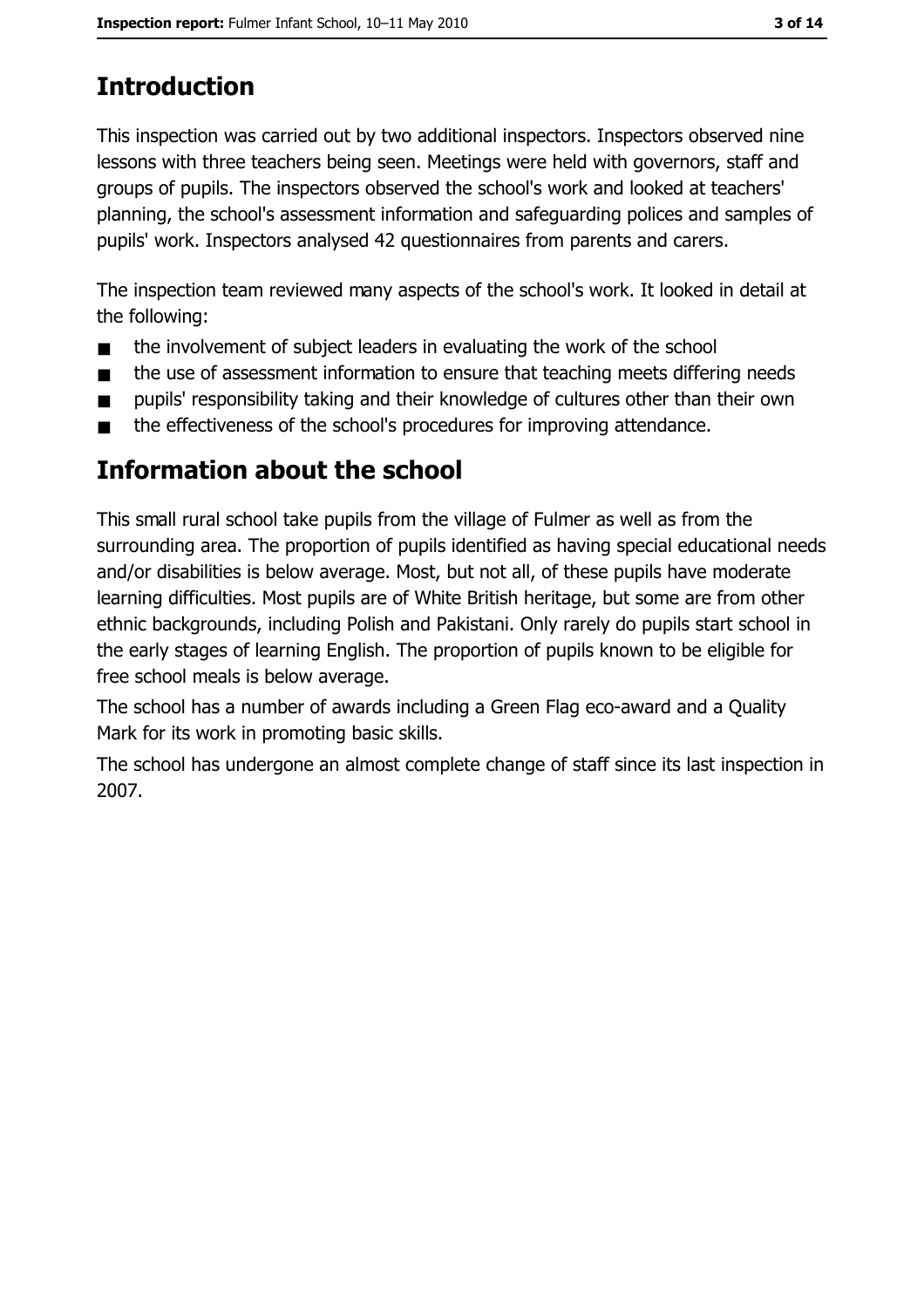# **Inspection judgements**

# Overall effectiveness: how good is the school?

# The school's capacity for sustained improvement

## **Main findings**

Pupils achieve well at this good school. There are many outstanding aspects to the school's work and these help pupils to flourish both socially and academically.

Children get off to an excellent start in the Early Years Foundation Stage where there is very high quality provision. Although the small size of each year group means that there is some variation from year to year in attainment at the end of Year 2, it is always at least above average, representing good progress for pupils from their starting points. Pupils do well because good teaching provides good challenge to all. This is supported by a very rich and vibrant curriculum that gives pupils many memorable experiences. The pupils are brilliant ambassadors for the school. There is a delightful atmosphere in most lessons, although there are occasions when teachers do not expect pupils to listen carefully enough, which slows the pace of learning. Pupils take responsibility very keenly. They make an excellent contribution to the community by taking part in local events and working in very close partnership with other schools and groups. Pupils' awareness of the importance of looking after the planet for future generations is exemplary and this is reflected in the school's Green Flag award. The 'Eco Action Team' makes many excellent suggestions about how to improve the environment. For example, they recently surveyed lunchboxes to encourage more use of recyclable containers.

Adults provide very high quality care to the pupils and ensure that they feel very safe. Pupils have an outstanding understanding of how to stay healthy and they benefit enormously from the many opportunities that they get to work outside. Pupils greatly enjoy school with comments such as 'Every day is fun' typically summing up their views. The school has good systems for promoting attendance, although attendance has been broadly average for the last two years due to sustained bouts of illness over that time.

The school is successful because the headteacher and governors have created an ethos in which all pupils are valued and respected. Their purposeful leadership has ensured that the school has continued to move forward quickly since the last inspection. There is a very clear understanding of the school's priorities for development based on good systems for checking effectiveness. The school is now rightly working to strengthen this by giving subject leaders more opportunities to take part in self-evaluation by, for example, being involved in monitoring teaching and learning.

The school has successfully demonstrated that it has a good capacity to improve further. Key issues from the last inspection have been tackled and leaders continue to be proactive in addressing weaknesses as they arise. For example, they have successfully closed the gap between reading and writing by ensuring that pupils get more opportunities to write in different subjects.

| $\boldsymbol{\lambda}$ |  |
|------------------------|--|
| ♪                      |  |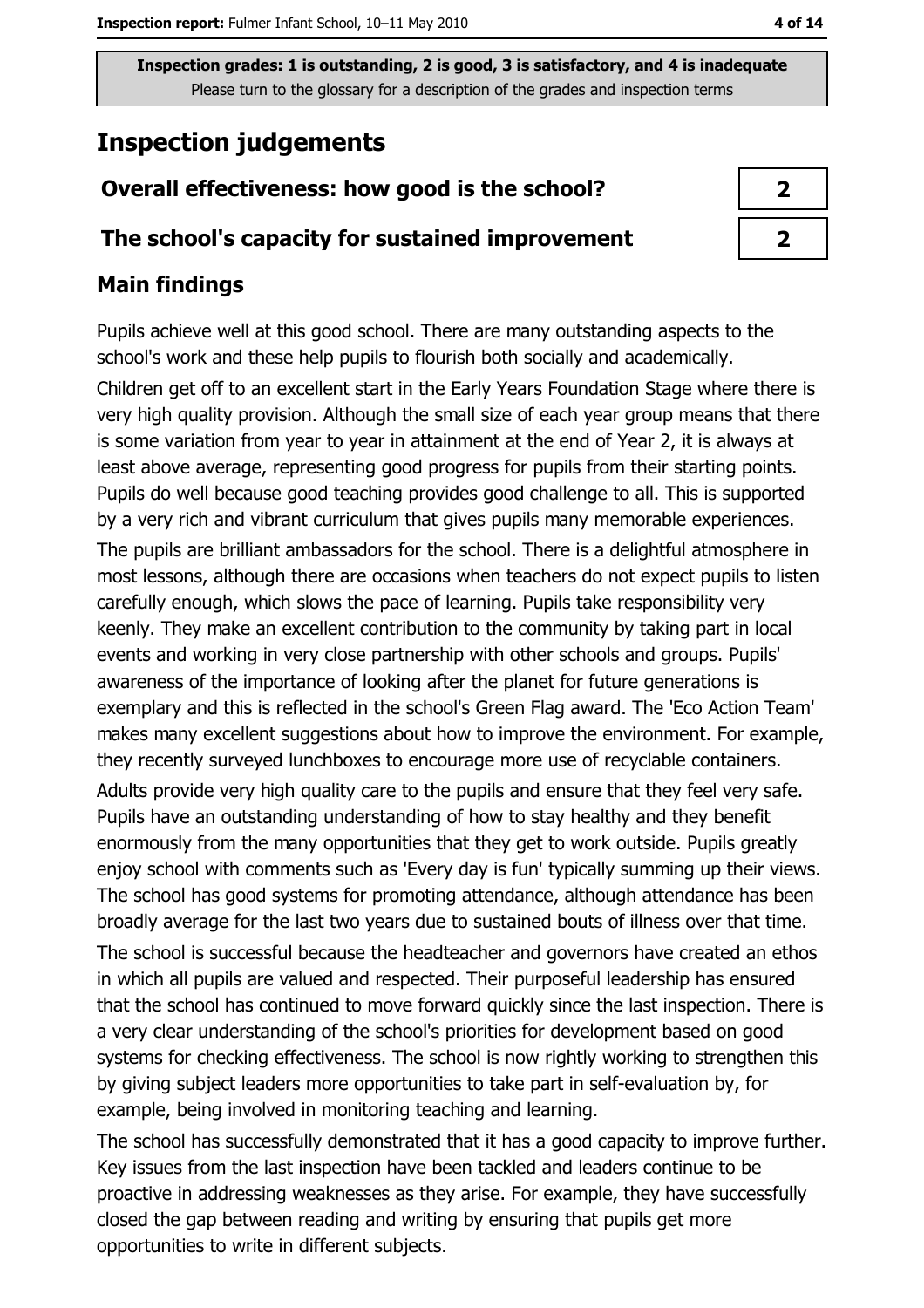# What does the school need to do to improve further?

- Ensure that teachers always expect pupils to listen carefully to adults and to their  $\blacksquare$ classmates so that the pace of learning in lessons is always brisk.
- Strengthen the role of subject leaders so that they take a more active part in  $\blacksquare$ self-evaluation.

## **Outcomes for individuals and groups of pupils**

Pupils' achievement is good and the above average attainment seen in national assessments at the end of Year 2 in 2009 is evident in current work. Pupils greatly enjoy school. Their positive attitudes towards learning are a key factor in the good progress being made in most lessons. In a good literacy lesson, pupils showed great interest and made quick progress in improving their speaking skills because work was linked to the theme of rainforests making it very purposeful. In a good design and technology lesson, pupils keenly explored ideas for themselves and successfully used their model kapok trees as a starting point for writing about what they had learnt in geography. They extended their knowledge well because work was practical and engaging. Pupils generally behave well in lessons, although they can be less engaged when overexcited. When this happens, the progress in lessons slows and pupils do not listen as well as they should to others. For example, in a numeracy lesson, some pupils were unclear about how to use a number line because they had not listened to the teacher's instructions carefully. Pupils with special educational needs and/or disabilities learn quickly in lessons because work is adapted to their needs so that they can participate fully in activities.

Pupils' spiritual, moral, social and cultural development is excellent. Pupils learn to consider complex moral issues by talking about the value of fair trading and they develop a very strong sense of justness. They very keenly adopt healthy lifestyles and talk very knowledgeably about the importance of exercise. Pupils have a very strong understanding of cultures other than their own. They are respectful of each other's backgrounds and talk knowledgably about life in different countries.

These are the grades for pupils' outcomes

 $\overline{2}$ 

The grades for attainment and attendance are: 1 is high; 2 is above average; 3 is broadly average; and 4 is low.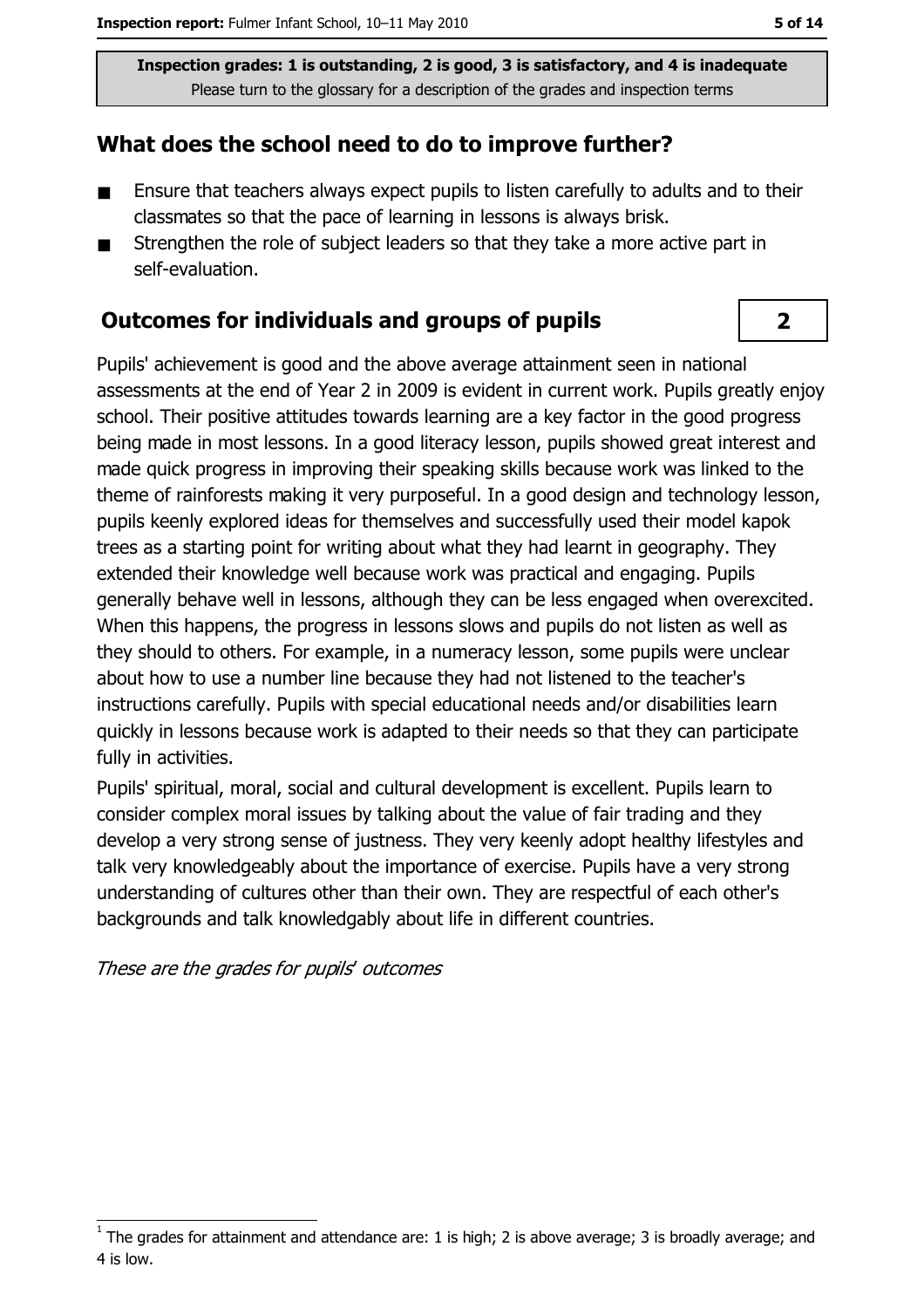| Pupils' achievement and the extent to which they enjoy their learning                                                     |                         |
|---------------------------------------------------------------------------------------------------------------------------|-------------------------|
| Taking into account:<br>Pupils' attainment <sup>1</sup>                                                                   | 2                       |
| The quality of pupils' learning and their progress                                                                        | 2                       |
| The quality of learning for pupils with special educational needs and/or<br>disabilities and their progress               | $\overline{2}$          |
| The extent to which pupils feel safe                                                                                      | 1                       |
| <b>Pupils' behaviour</b>                                                                                                  | $\overline{\mathbf{2}}$ |
| The extent to which pupils adopt healthy lifestyles                                                                       | 1                       |
| The extent to which pupils contribute to the school and wider community                                                   | 1                       |
| The extent to which pupils develop workplace and other skills that will<br>contribute to their future economic well-being | $\overline{\mathbf{2}}$ |
| Taking into account:<br>Pupils' attendance <sup>1</sup>                                                                   | 3                       |
| The extent of pupils' spiritual, moral, social and cultural development                                                   |                         |

#### How effective is the provision?

In this small school, its size is its strength. Adults know every pupil and care for them extremely well, treating them all as part of the 'school family'. Pupils say that they feel very safe and they know what to do if they have a worry. When necessary, the school works very closely with outside agencies to ensure that pupils who are in danger of falling behind are given extra help.

Teachers work extremely successfully to make learning fun and to link subjects together so that work is made purposeful. The curriculum takes excellent account of pupils' interests and aptitudes and supports their personal development extremely well. There is a strong and successful focus on introducing basic skills, and this is reflected in the school's Quality Mark award. Clubs and visits contribute extremely well to learning, as do special days which have a different theme each term. For example, pupils speak very positively about the 'Around the World Day' when the school was turned into an airport so that they could 'visit' different countries. This memorable experience has contributed extremely well to pupils' cultural awareness.

Teachers assess learning carefully and, in most lessons, use this information well to plan next steps in learning. Teaching assistants make a significant contribution to pupils' learning across the school. On those occasions when teaching is satisfactory, the pace of learning slows because teachers do not ensure that pupils listen carefully enough to adults or pupils. Teachers mark work diligently and give pupils good feedback on how they can improve.

These are the grades for the quality of provision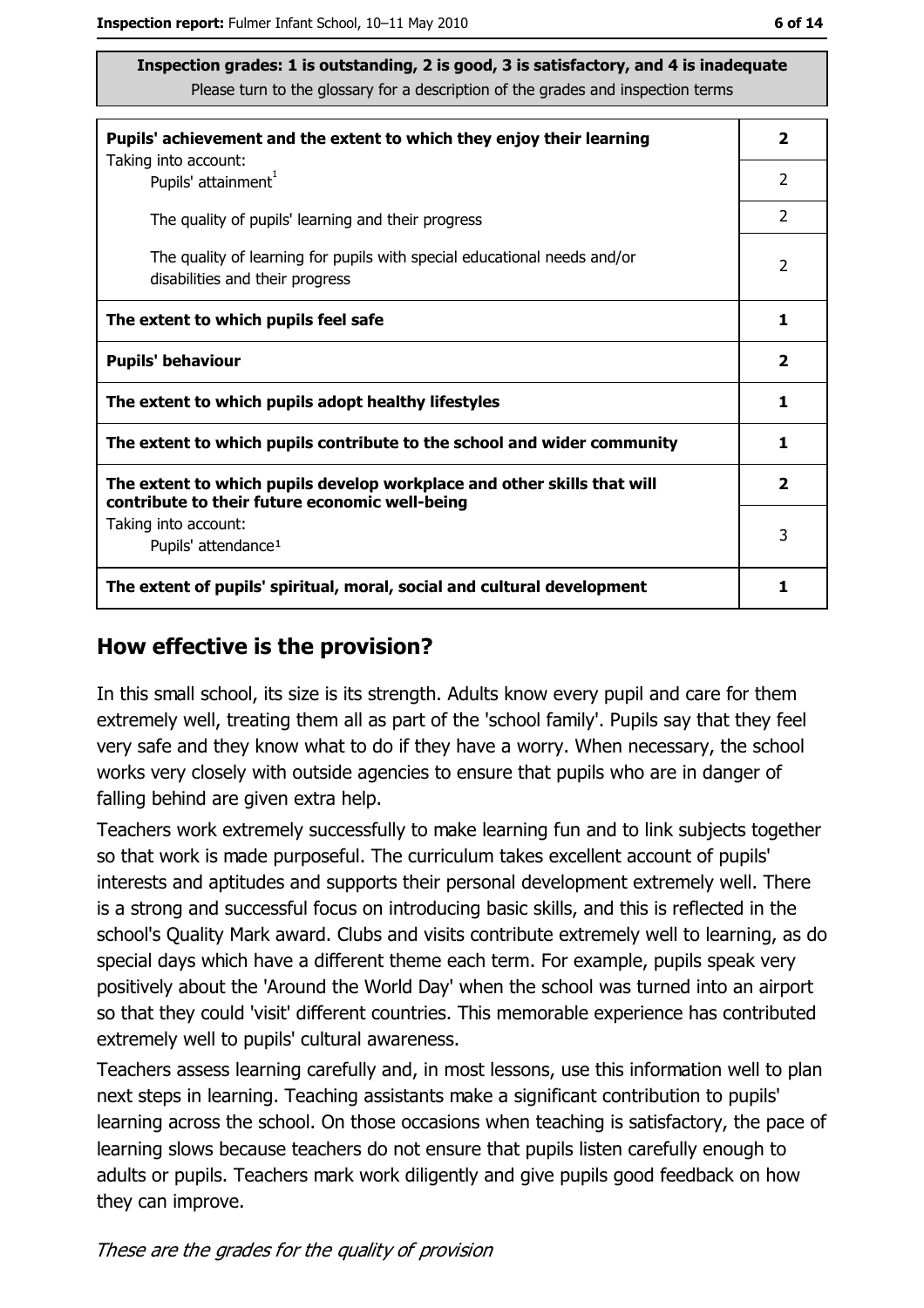| Inspection grades: 1 is outstanding, 2 is good, 3 is satisfactory, and 4 is inadequate |
|----------------------------------------------------------------------------------------|
| Please turn to the glossary for a description of the grades and inspection terms       |

| The quality of teaching                                                                                    |  |
|------------------------------------------------------------------------------------------------------------|--|
| Taking into account:<br>The use of assessment to support learning                                          |  |
| The extent to which the curriculum meets pupils' needs, including, where<br>relevant, through partnerships |  |
| The effectiveness of care, guidance and support                                                            |  |

## How effective are leadership and management?

This is a school that is not happy to rest on its laurels. The headteacher and governors have a clear vision of what sort of school they want, and they work tirelessly to fulfil their aims. The headteacher is passionate about getting the best for the pupils and her ambitions and drive for improvement are firmly embedded across the school. This has ensured that the school continues to move forward quickly, despite a relatively high turnover of staff since the last inspection. There is a good understanding of priorities and teamwork is very strong. However, the role of subject leaders is still in the early stages of development and they do not play an active enough part in self-evaluation so that, for example, they contribute to improving teaching further. Governors are very knowledgeable about the school. They take an excellent lead in some aspects of provision, for example the school's excellent travel plan is mainly their work.

The school promotes equality and tackles discrimination successfully. Pupils from different backgrounds get on together very well and leaders are doing right things to iron out any remaining minor inconsistencies in progress. The school makes an excellent contribution to community cohesion. There is very strong engagement with the local community and with parents and carers and this enhances learning significantly. The curriculum provides pupils with many opportunities to learn about life in other parts of the United Kingdom or overseas. Consequently, pupils have an excellent knowledge of what life is like beyond Fulmer.

The school has excellent safeguarding procedures. Pupils' safety is given the highest priority and this is reflected in every aspect of school life.

| The effectiveness of leadership and management in embedding ambition and<br>driving improvement                                                                     |  |
|---------------------------------------------------------------------------------------------------------------------------------------------------------------------|--|
| Taking into account:<br>The leadership and management of teaching and learning                                                                                      |  |
| The effectiveness of the governing body in challenging and supporting the<br>school so that weaknesses are tackled decisively and statutory responsibilities<br>met |  |
| The effectiveness of the school's engagement with parents and carers                                                                                                |  |
| The effectiveness of partnerships in promoting learning and well-being                                                                                              |  |

These are the grades for leadership and management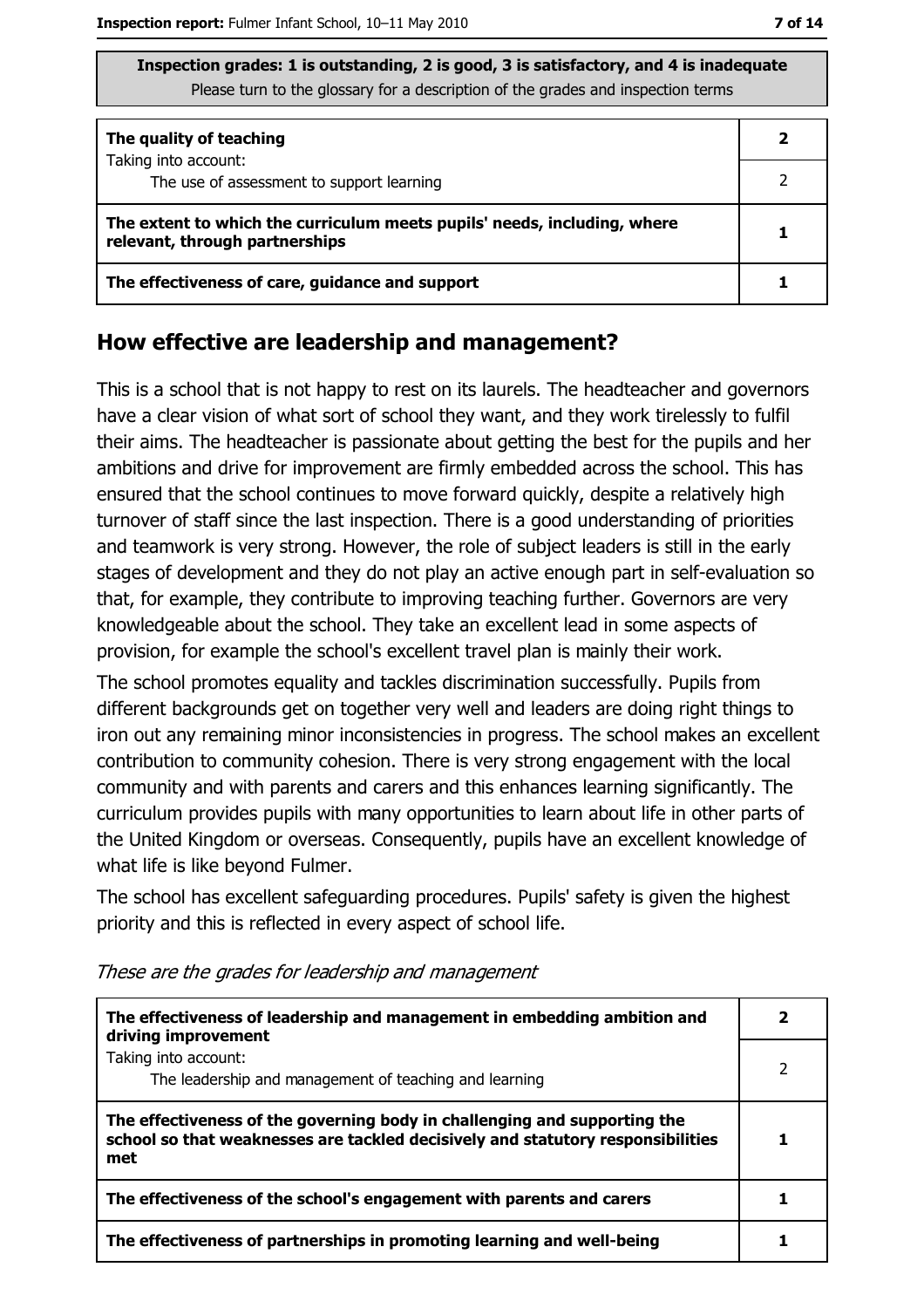| s sausiación y laucs. I is quistanting, z is good, s is sausiación y, any 4 is magguard<br>Please turn to the glossary for a description of the grades and inspection terms |                |  |
|-----------------------------------------------------------------------------------------------------------------------------------------------------------------------------|----------------|--|
| The effectiveness with which the school promotes equality of opportunity and<br>tackles discrimination                                                                      | $\overline{2}$ |  |
| The effectiveness of safeguarding procedures                                                                                                                                |                |  |
| The effectiveness with which the school promotes community cohesion                                                                                                         |                |  |
| The effectiveness with which the school deploys resources to achieve<br>value for money                                                                                     | 2              |  |

 $\sim$ 

# **Early Years Foundation Stage**

Children make excellent progress in the Early Years Foundation Stage. Although there is some variation from year to year, most children work at the levels expected for their age when they start school. Excellent teaching and a vibrant curriculum means that attainment is on track to rise to high levels by the end of the current year. This is higher than in previous years. There is a delightful atmosphere in lessons, with children supporting each other well and working hard at all times. Children develop very good confidence. They self-select where they are going to work and cooperate very happily with each other. For example, the teamwork shown when devising games to share with older pupils was exemplary. Adults work together to ensure that work is closely matched to need. Children are very well cared for and they have excellent opportunities to explore their own ideas. When they do this, adults intervene at just the right time to move learning on. For example, children's understanding when exploring capacity was significantly enhanced by astute questioning that challenged them to think for themselves.

Provision is very well led and managed. Members of staff monitor progress very closely so that they know what they need to teach next. Leaders make increasingly sharp use of data to look for trends in attainment over time so that any comparative areas of weakness can be tackled quickly. For example, a focus on improving numeracy skills in the current year is proving very effective.

These are the grades for the Early Years Foundation Stage

| <b>Overall effectiveness of the Early Years Foundation Stage</b>                             |   |
|----------------------------------------------------------------------------------------------|---|
| Taking into account:                                                                         |   |
| Outcomes for children in the Early Years Foundation Stage                                    |   |
| The quality of provision in the Early Years Foundation Stage                                 |   |
| The effectiveness of leadership and management of the Early Years<br><b>Foundation Stage</b> | 1 |

# **Views of parents and carers**

There was a high return of questionnaires from parents and carers. They are almost unanimously positive about all aspects of the school's work. Positive comments included,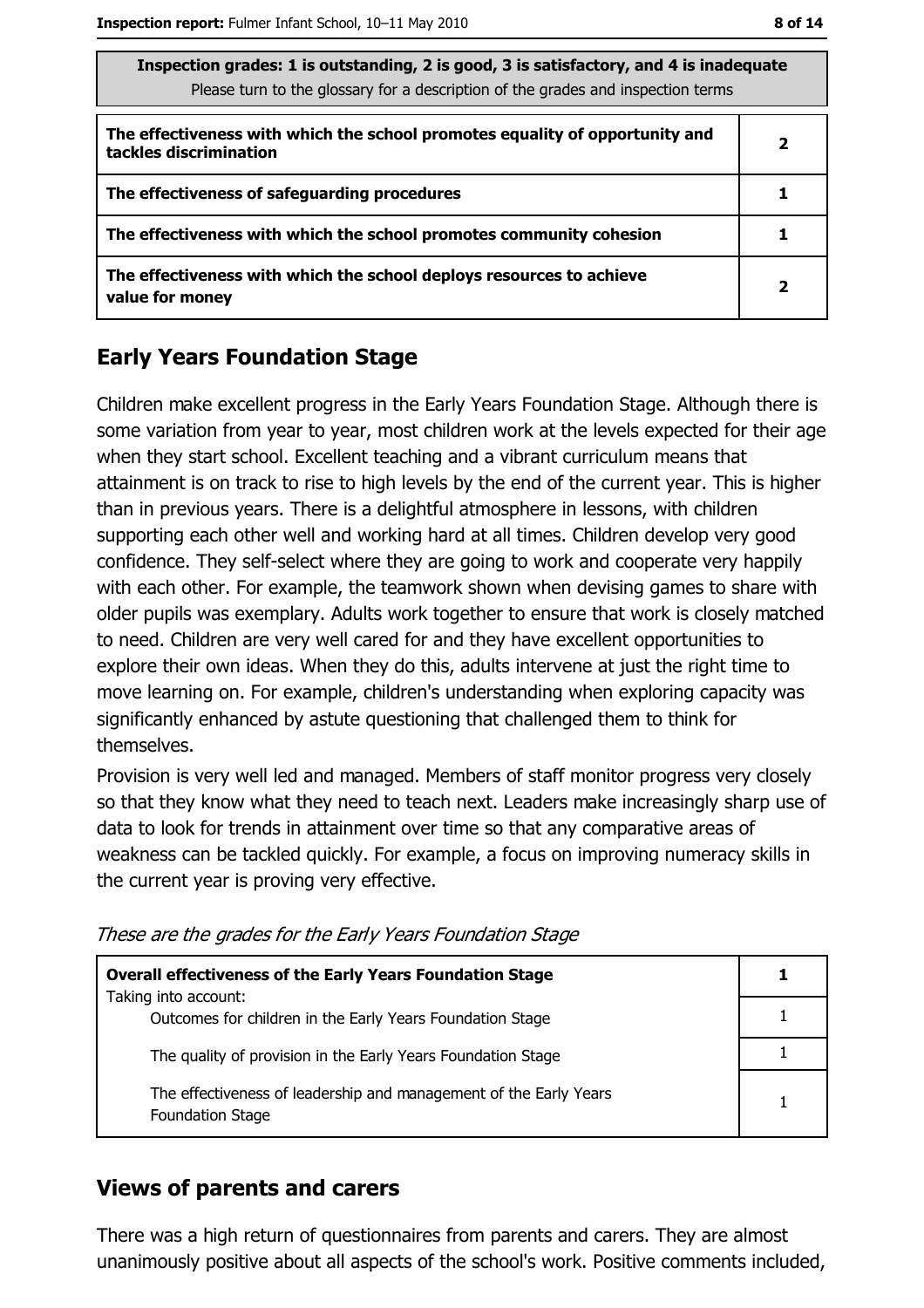'My child loves school and always wants to come', 'The adults are always friendly and welcoming' and 'Fulmer provides a very loving and caring environment.' Inspectors agree with these glowing comments.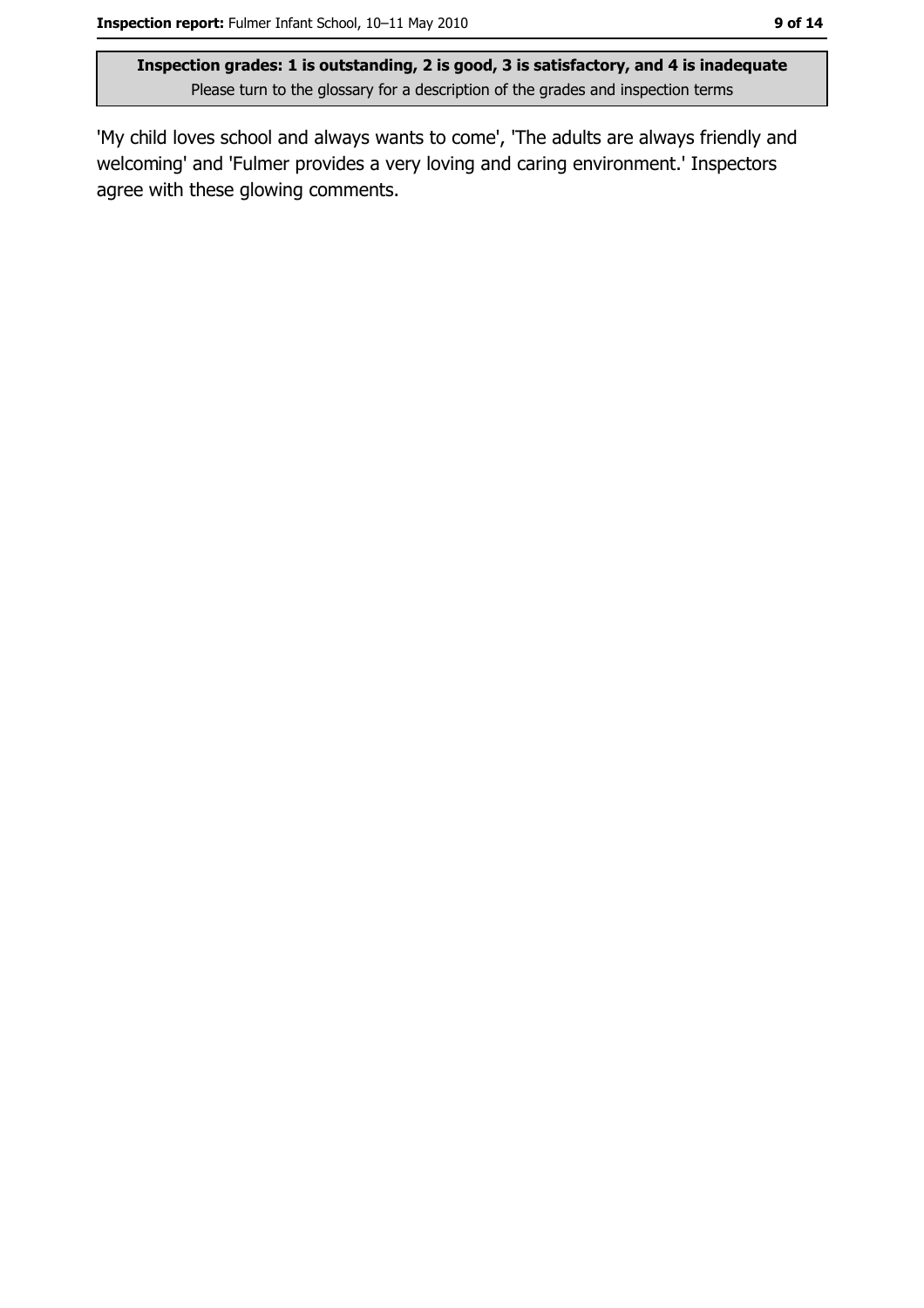#### Responses from parents and carers to Ofsted's questionnaire

Ofsted invited all the registered parents and carers of pupils registered at Fulmer Infant School to complete a questionnaire about their views of the school.

In the questionnaire, parents and carers were asked to record how strongly they agreed with 13 statements about the school.

The inspection team received 42 completed questionnaires by the end of the on-site inspection. In total, there are 60 pupils registered at the school.

| <b>Statements</b>                                                                                                                                                                                                                                       | <b>Strongly</b><br><b>Agree</b> |               | <b>Agree</b> |               |              | <b>Disagree</b> |              | <b>Strongly</b><br>disagree |
|---------------------------------------------------------------------------------------------------------------------------------------------------------------------------------------------------------------------------------------------------------|---------------------------------|---------------|--------------|---------------|--------------|-----------------|--------------|-----------------------------|
|                                                                                                                                                                                                                                                         | <b>Total</b>                    | $\frac{0}{0}$ | <b>Total</b> | $\frac{1}{2}$ | <b>Total</b> | $\frac{1}{2}$   | <b>Total</b> | $\frac{1}{2}$               |
| My child enjoys school                                                                                                                                                                                                                                  | 38                              | 90            | 3            | 7             | 1            | $\overline{2}$  | $\Omega$     | 0                           |
| The school keeps my child<br>safe                                                                                                                                                                                                                       | 38                              | 90            | 3            | 7             | 0            | 0               | 0            | 0                           |
| The school informs me<br>about my child's progress                                                                                                                                                                                                      | 30                              | 71            | 12           | 29            | 0            | 0               | 0            | $\mathbf 0$                 |
| My child is making enough<br>progress at this school                                                                                                                                                                                                    | 31                              | 74            | 11           | 26            | 0            | 0               | 0            | 0                           |
| The teaching is good at this<br>school                                                                                                                                                                                                                  | 31                              | 74            | 11           | 26            | 0            | 0               | 0            | 0                           |
| The school helps me to<br>support my child's learning                                                                                                                                                                                                   | 32                              | 76            | 9            | 21            | 0            | 0               | 0            | 0                           |
| The school helps my child to<br>have a healthy lifestyle                                                                                                                                                                                                | 33                              | 79            | 9            | 21            | $\mathbf 0$  | 0               | 0            | 0                           |
| The school makes sure that<br>my child is well prepared for<br>the future (for example<br>changing year group,<br>changing school, and for<br>children who are finishing<br>school, entering further or<br>higher education, or<br>entering employment) | 26                              | 62            | 11           | 26            | $\mathbf 0$  | 0               | $\mathbf 0$  | 0                           |
| The school meets my child's<br>particular needs                                                                                                                                                                                                         | 31                              | 74            | 10           | 24            | 0            | 0               | 0            | 0                           |
| The school deals effectively<br>with unacceptable behaviour                                                                                                                                                                                             | 29                              | 69            | 10           | 24            | $\mathbf 0$  | 0               | 0            | $\mathbf 0$                 |
| The school takes account of<br>my suggestions and<br>concerns                                                                                                                                                                                           | 32                              | 76            | 10           | 24            | $\mathbf 0$  | 0               | 0            | 0                           |
| The school is led and<br>managed effectively                                                                                                                                                                                                            | 34                              | 81            | 8            | 19            | $\mathbf 0$  | 0               | $\bf{0}$     | $\mathbf 0$                 |
| Overall, I am happy with my<br>child's experience at this<br>school                                                                                                                                                                                     | 35                              | 83            | 7            | 17            | $\mathbf 0$  | 0               | $\mathbf 0$  | $\mathbf 0$                 |

The table above summarises the responses that parents and carers made to each statement. The percentages indicate the proportion of parents and carers giving that response out of the total number of completed questionnaires. Where one or more parents and carers chose not to answer a particular question, the percentages will not add up to 100%.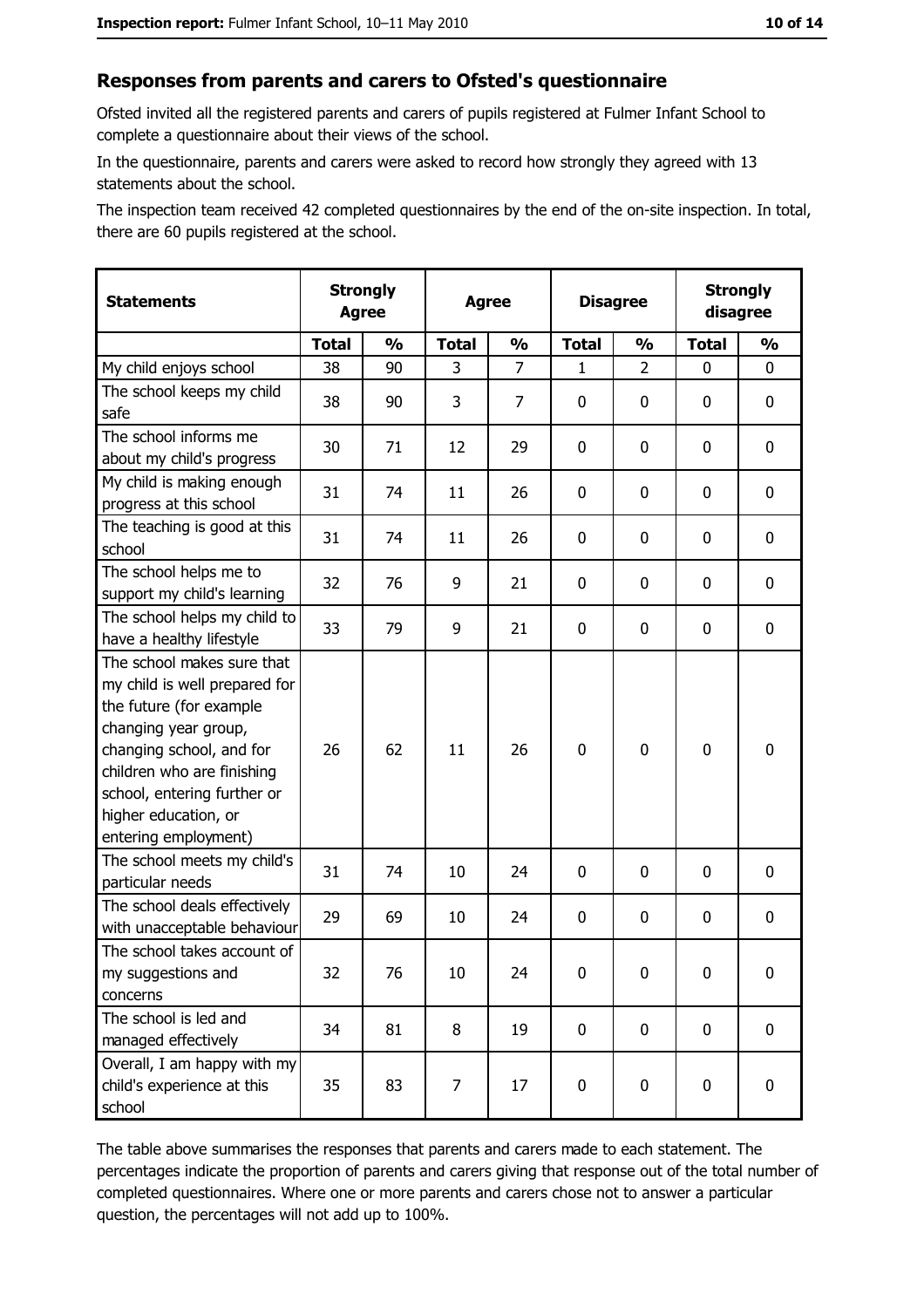# Glossary

| Grade   | <b>Judgement</b> | <b>Description</b>                                                                                                                                                                                                               |
|---------|------------------|----------------------------------------------------------------------------------------------------------------------------------------------------------------------------------------------------------------------------------|
| Grade 1 | Outstanding      | These features are highly effective. An oustanding<br>school provides exceptionally well for its pupils' needs.                                                                                                                  |
| Grade 2 | Good             | These are very positive features of a school. A school<br>that is good is serving its pupils well.                                                                                                                               |
| Grade 3 | Satisfactory     | These features are of reasonable quality. A satisfactory<br>school is providing adequately for its pupils.                                                                                                                       |
| Grade 4 | Inadequate       | These features are not of an acceptable standard. An<br>inadequate school needs to make significant<br>improvement in order to meet the needs of its pupils.<br>Ofsted inspectors will make further visits until it<br>improves. |

# What inspection judgements mean

# **Overall effectiveness of schools**

|                       | Overall effectiveness judgement (percentage of<br>schools) |      |                     |                   |
|-----------------------|------------------------------------------------------------|------|---------------------|-------------------|
| <b>Type of school</b> | <b>Outstanding</b>                                         | Good | <b>Satisfactory</b> | <b>Inadequate</b> |
| Nursery schools       | 51                                                         | 45   | 0                   | 4                 |
| Primary schools       | 6                                                          | 41   | 42                  | 10                |
| Secondary schools     | 8                                                          | 34   | 44                  | 14                |
| Sixth forms           | 10                                                         | 37   | 50                  | 3                 |
| Special schools       | 32                                                         | 38   | 25                  | 5                 |
| Pupil referral units  | 12                                                         | 43   | 31                  | 14                |
| All schools           | 9                                                          | 40   | 40                  | 10                |

New school inspection arrangements were introduced on 1 September 2009. This means that inspectors now make some additional judgements that were not made previously.

The data in the table above is for the period 1 September to 31 December 2009 and is the most recently published data available (see www.ofsted.gov.uk). Please note that the sample of schools inspected during the autumn term 2009 was not representative of all schools nationally, as weaker schools are inspected more frequently than good or outstanding schools.

Percentages are rounded and do not always add exactly to 100. Secondary school figures include those that have sixth forms, and sixth form figures include only the data specifically for sixth form inspection judgements.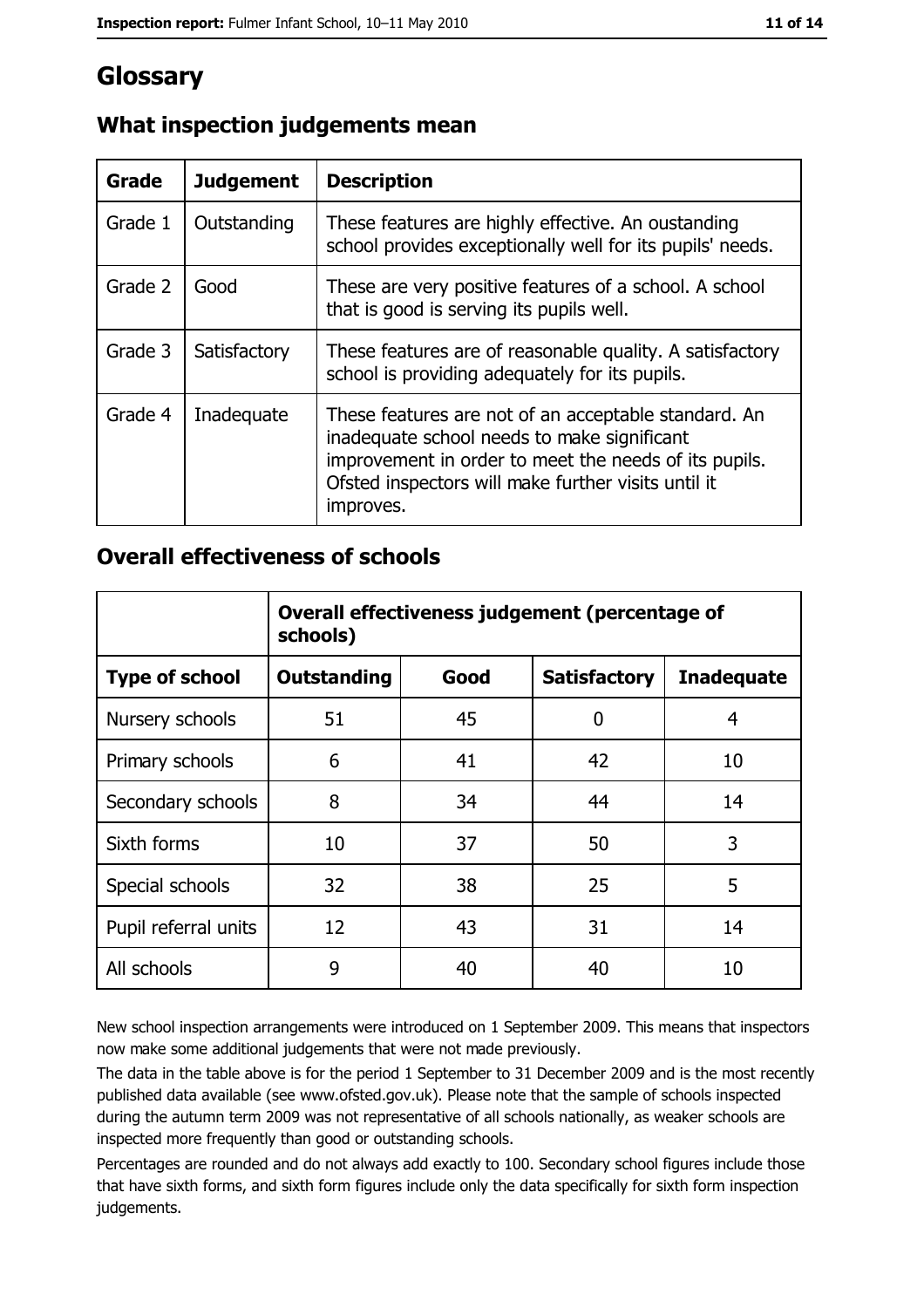# **Common terminology used by inspectors**

| Achievement:                  | the progress and success of a pupil in<br>their learning, development or training.                                                                                                                                                                                                                           |
|-------------------------------|--------------------------------------------------------------------------------------------------------------------------------------------------------------------------------------------------------------------------------------------------------------------------------------------------------------|
| Attainment:                   | the standard of the pupils' work shown by<br>test and examination results and in<br>lessons.                                                                                                                                                                                                                 |
| Capacity to improve:          | the proven ability of the school to<br>continue improving. Inspectors base this<br>judgement on what the school has<br>accomplished so far and on the quality of<br>its systems to maintain improvement.                                                                                                     |
| Leadership and management:    | the contribution of all the staff with<br>responsibilities, not just the headteacher,<br>to identifying priorities, directing and<br>motivating staff and running the school.                                                                                                                                |
| Learning:                     | how well pupils acquire knowledge,<br>develop their understanding, learn and<br>practise skills and are developing their<br>competence as learners.                                                                                                                                                          |
| <b>Overall effectiveness:</b> | inspectors form a judgement on a school's<br>overall effectiveness based on the findings<br>from their inspection of the school. The<br>following judgements, in particular,<br>influence what the overall effectiveness<br>judgement will be.                                                               |
|                               | The school's capacity for sustained<br>improvement.<br>Outcomes for individuals and groups<br>of pupils.<br>The quality of teaching.<br>The extent to which the curriculum<br>meets pupil's needs, including where<br>relevant, through partnerships.<br>The effectiveness of care, guidance<br>and support. |
| Progress:                     | the rate at which pupils are learning in<br>lessons and over longer periods of time. It<br>is often measured by comparing the<br>pupils' attainment at the end of a key<br>stage with their attainment when they<br>started.                                                                                 |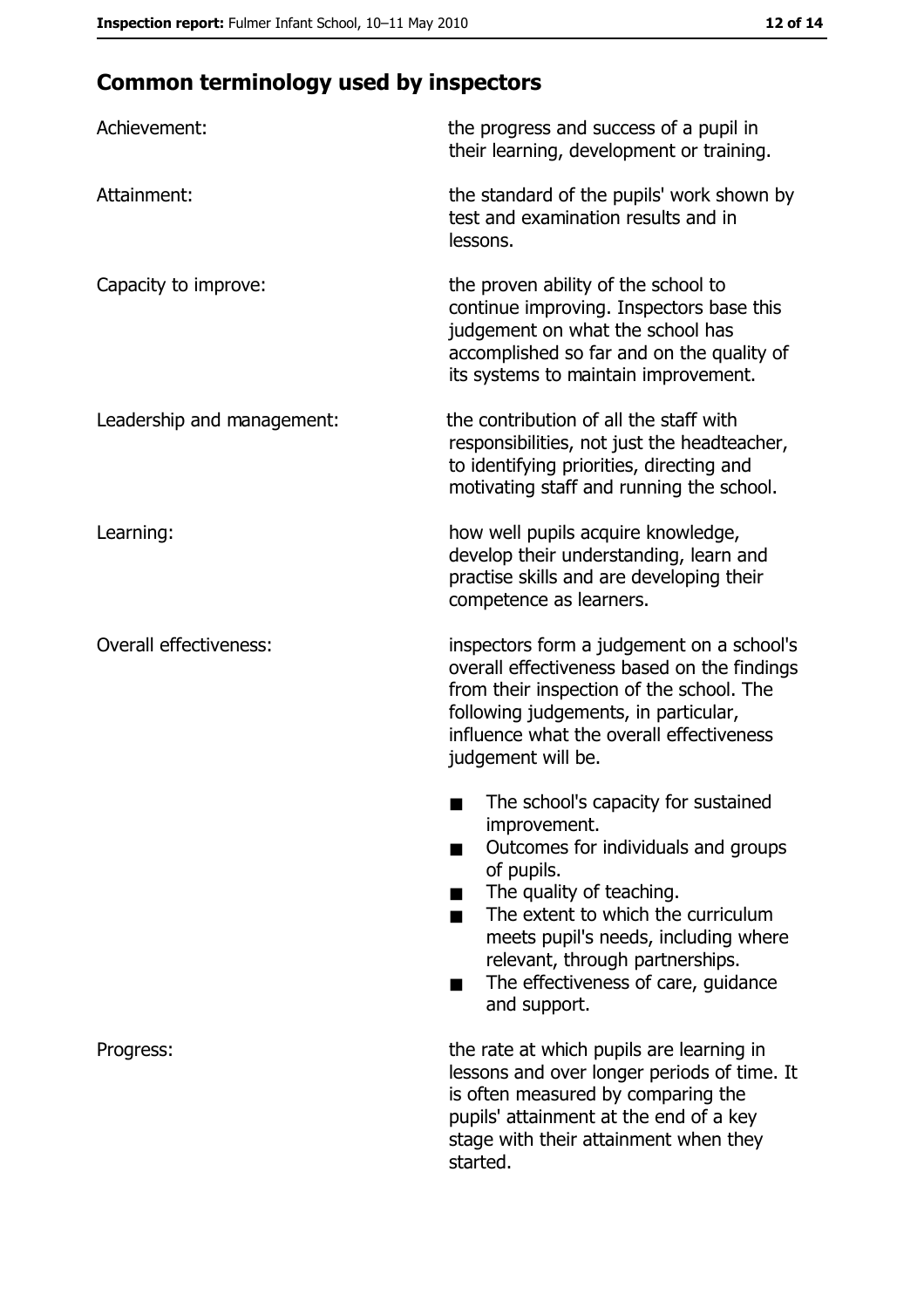This letter is provided for the school, parents and carers to share with their children. It describes Ofsted's main findings from the inspection of their school.



12 May 2010

Dear Children

Inspection of Fulmer Infant School, Fulmer SL3 6JB

Thank you for welcoming us to your school. You were very polite and friendly and we enjoyed talking to you. We agree with you that this is a good school that helps you to do well.

Here are some of the things we found out about your school:

- You do very well in the Reception class. You are happy, make excellent progress  $\blacksquare$ and nearly always have smiling faces when you come to school!
- Mainly good teaching means that you make good progress as you move through  $\blacksquare$ the rest of the school.
- You behave well and enjoy school because teachers make learning exciting. Your  $\blacksquare$ work on looking after the environment is superb and your nature studies on Friday look like they are great fun!
- You know who to turn to if you have a worry and rightly feel that you are kept very  $\blacksquare$ safe.
- All adults in school are very kind and caring and they give very good help when you  $\blacksquare$ have problems with your work.
- The headteacher, teachers and governors are leading the school well and they  $\blacksquare$ know what still needs to be improved.

This is what we have asked your school to do now:

- Give teachers who are in charge of subjects more chances to check how well things  $\blacksquare$ are going.
- Ensure that teachers always expect you to listen to them and to your classmates in  $\blacksquare$ lessons.

You can play an important part in improving the school by continuing to work hard and by trying to listen carefully all of the time.

We wish you all well for the future.

Yours sincerely

**Mike Capper** 

Lead inspector